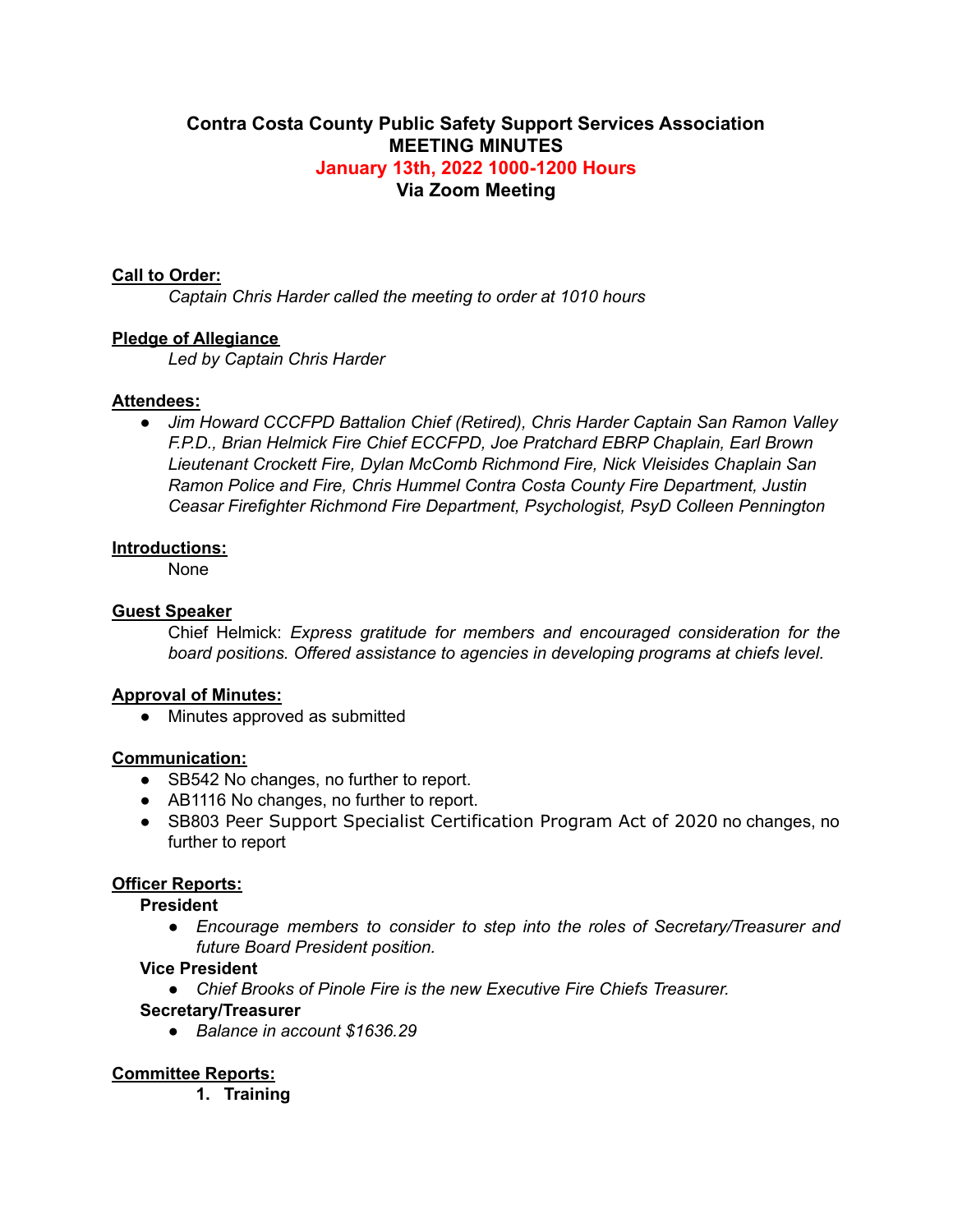- *● GRIN class has been cancelled and will be looking into additional date in March or April.*
- *● Awaiting to hear back from Fire Chaplains on this years Chaplain Course in Northern California.*
- *● Possibility of transitioning to a greater regional training model to capture more enrollment and to meet Crisis Response Cares minimurm requirement for number of students.*
- *● Encourage everyone to visit Crisis Response Care website for free online training.*
- **2. Website**
	- *● Maintaining what we can with no other updates.*
- **3. Team Selection**
	- *● Richamond update, Still waiting on development of SOP. BC Brownwell is now acting Chief and is busy. Switched from MHM to Anthem EAP. Still has a number of members that are interested in being on the team.*
- **4. Peer Review**
	- *● Nothing to report*

# **Organizational Reports:**

- 1. **California Fire Chaplains***: Still waiting to hear back from Chief Cook on this years classes.*
- 2. **KLOVE (Crisis Response Care):** *Still developing new classes to include refresher courses.*
- 3. **CPSA:** *Not present, no updates*
- 4. **10-33 Foundation:** *Not present, no updates*
- 5. **California Fire Service Task Force on Behavioral Health:** *Not present, no updates*
- 6. **DRAN:** *Not present, no updates*

# **Old Business**

- *Discussion of bringing all agencies and all peers to one meeting once a year and what that would look like.*
- *● Dr Pennington expressed making it more of a casual fun atmosphere to help defuse teams stress along with purposeful connection.*

# **New Business**

●

- **Agency Reports-Activities**
	- **○ Fire**
		- *San Ramon Valley F.P.D. (Engineer Nate Smith) not present, Nick Veliesides reported on behalf*
			- *● No recent events for the department. Some one on one's but no defusings, evident members are getting fatigued and tired.*
		- *■ Contra Costa County F.P.D. (Captain Chris Hummel)*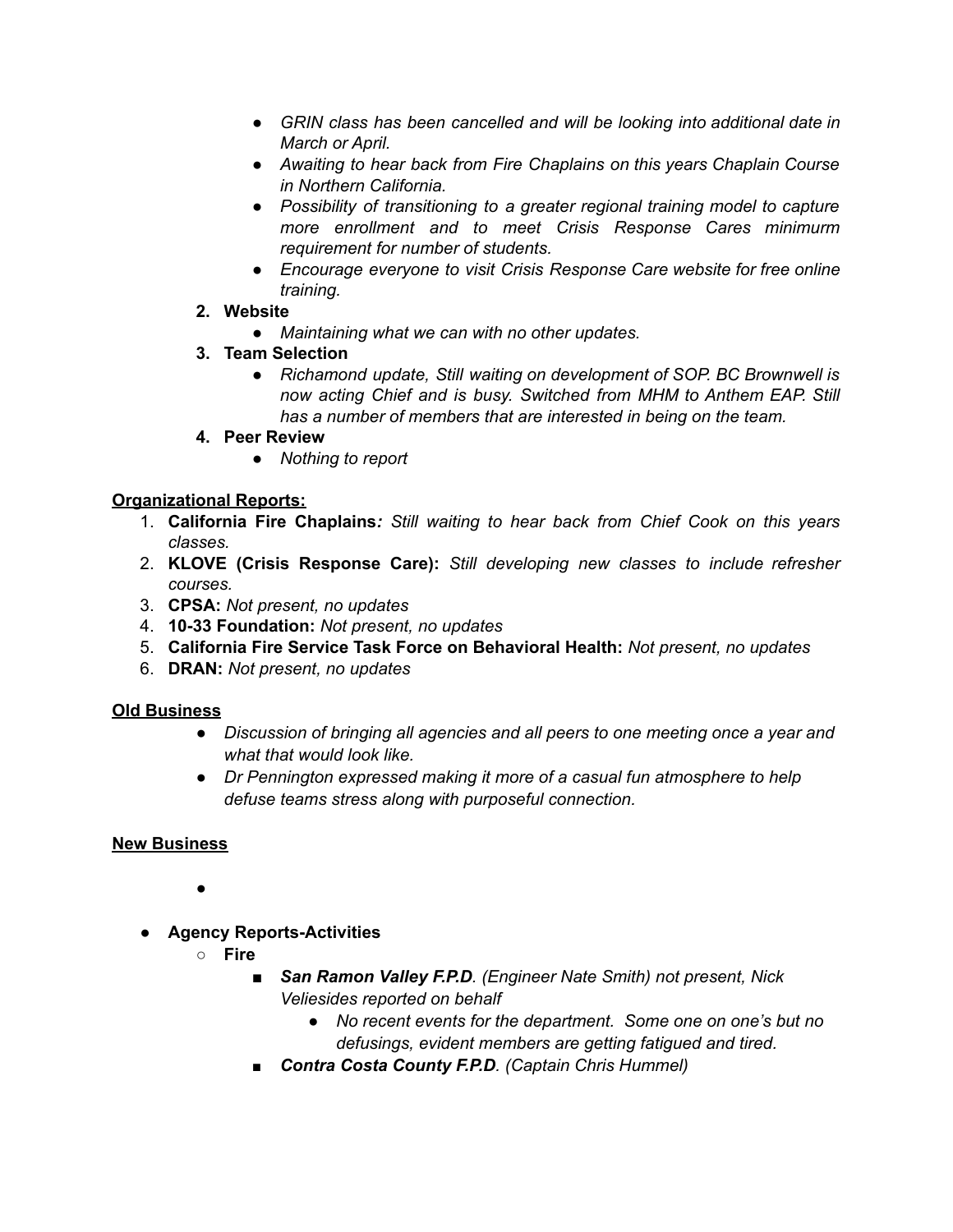- *● Couple defusing with 2 pediactric codes. 9 schedule to go to GRIN class. Referrals made to clinicians. Submitted budget for CISM/Peer Support team. Looking to CCCPSSS due to diminishing team.*
- *Moraga-Orinda F.P.D. (Captain Jon Bensley) not present*
- *East Contra Costa F.P.D. (Firefighter Lance Brashier) not present, Jim Howard*
	- *● Not of aware of any recent defusings.*
- *Crockett F.P.D.* (*Lieutenant Earl Brown)*
	- *● Nothing to report other than short staffed.*
- *El Cerrito Fire no representative*
- *Rodeo Hercules F.P.D. (Capt. Jack Clapp) not present*
- *Piedmont Fire (Lt. Kevin Robinson) not present*
- *Pinole Fire no representative*
- *■ Alameda County F.P.D (BC Michael Abele Captain Paul Mahar)*
- *Cal Fire SCU no representative*
- *■ Fremont Fire (Andy Swartzall Clinical Nurse Educator) not present*
- *■ Richmond Fire (Justin Cesar, Dylan McComb)*
	- *● Dylan shared about Tony Nygen retreat for veterans.*
- *■ Chevron Fire (BC Mario Ferrer) not present*
- *■ EBRPD Fire no representative*
- *■ Federal Fire no representative*
- *■ Albany Fire (Chief Lance Calkins) not present*
- **○ Law**
	- *San Ramon PD (Sergeant Rob Ransom)* 
		- *Nick Vleisides spoke, peer team is doing good, they held quarterly training*
	- *■ CCCSO (John Rock) not present*
	- *CHP (Brandon Correia) not present*
- **○ EMS**
	- *AMR (Dave Mullarky) not present*
- **○ MHP**
	- *■ Mental Health (Colleen Pennington, PsyD)*
		- *● Espressing her heartfelt honor to be able to serve, and noticing how much of a hit she is seeing in first responders.*
	- *■ Mental Health (Donn Bradley) not present*
	- *■ Mental Health DRAN (Nathan Schlitz) not present*
- **○ Chaplain**
	- *■ San Ramon P.D. (Chaplain Nick Vleisides)*
		- *● 8 chaplains,, average call out is once a week*
	- *■ ECCFPD (Father Robert Rien) not present*
	- *■ East Bay Regional Parks (Chaplain Joe Pratchard)*
		- *● No incidents but noticing wear and tear on individuals and sensitivity to trigger events. Greater degree of need for self care and resilience*